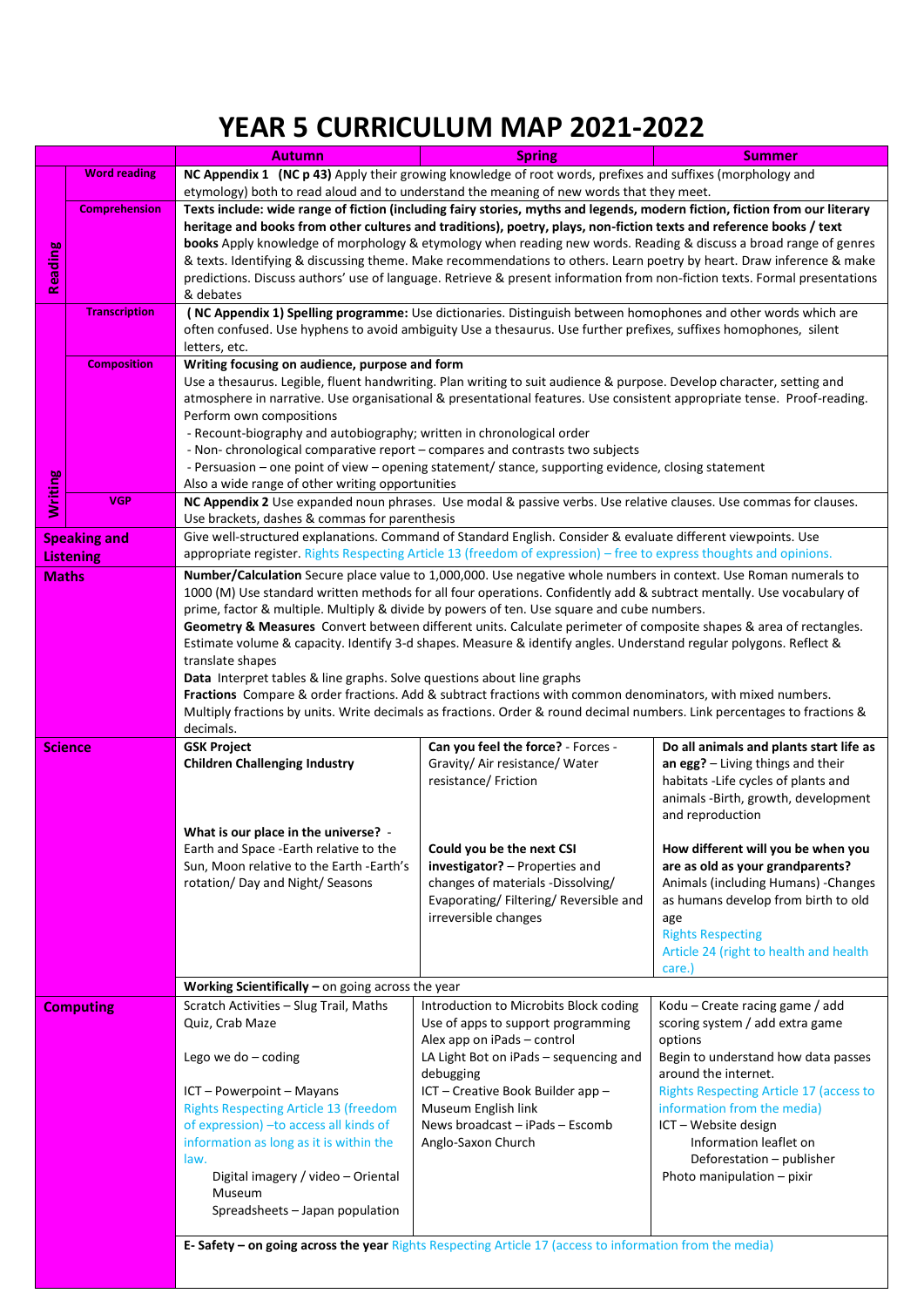| <b>History</b>        | Who were the                        |                                                                               | Were the Anglo-                                                                                                       |                  |                                 |                                 |
|-----------------------|-------------------------------------|-------------------------------------------------------------------------------|-----------------------------------------------------------------------------------------------------------------------|------------------|---------------------------------|---------------------------------|
|                       | <b>Mayans and what</b>              |                                                                               | <b>Saxons really</b>                                                                                                  |                  |                                 |                                 |
|                       | have we learnt                      |                                                                               | smashing? -                                                                                                           |                  |                                 |                                 |
|                       | from them?                          |                                                                               | Anglo-Saxon                                                                                                           |                  |                                 |                                 |
|                       | Maya Gods                           |                                                                               | invasions;                                                                                                            |                  |                                 |                                 |
|                       | Maya numbers                        |                                                                               | settlements;                                                                                                          |                  |                                 |                                 |
|                       | and writing Maya                    |                                                                               | kingdoms; names                                                                                                       |                  |                                 |                                 |
|                       | food and                            |                                                                               | and places; art                                                                                                       |                  |                                 |                                 |
|                       | technology-                         |                                                                               | and culture and                                                                                                       |                  |                                 |                                 |
|                       | legacy                              |                                                                               | Christian                                                                                                             |                  |                                 |                                 |
|                       | <b>Rights Respecting</b>            |                                                                               | conversion                                                                                                            |                  |                                 |                                 |
|                       | <b>Article 14</b>                   |                                                                               | <b>Rights Respecting</b>                                                                                              |                  |                                 |                                 |
|                       | (freedom of                         |                                                                               | Article 14                                                                                                            |                  |                                 |                                 |
|                       | thought, belief                     |                                                                               | (freedom of                                                                                                           |                  |                                 |                                 |
|                       | and religion)                       |                                                                               | thought, belief                                                                                                       |                  |                                 |                                 |
|                       |                                     |                                                                               | and religion)                                                                                                         |                  |                                 |                                 |
|                       |                                     |                                                                               | <b>Escomb Church</b>                                                                                                  |                  |                                 |                                 |
|                       |                                     |                                                                               | <b>Visit</b>                                                                                                          |                  |                                 |                                 |
|                       |                                     |                                                                               |                                                                                                                       |                  | Why is Brazil in                | Why should the                  |
| <b>Geography</b>      |                                     | Why is Japan<br>known as the                                                  |                                                                                                                       |                  | the news again?                 | rainforests be                  |
|                       |                                     | Land of the Rising                                                            |                                                                                                                       |                  | - What do we                    | important to us                 |
|                       |                                     | Sun? - What are                                                               |                                                                                                                       |                  | already know                    | all? - Locate                   |
|                       |                                     | Japan's primary                                                               |                                                                                                                       |                  | about Brazil? -                 | world's countries               |
|                       |                                     | exports - The way                                                             |                                                                                                                       |                  | What natural                    | in South America                |
|                       |                                     | of the Samurai -To                                                            |                                                                                                                       |                  | resources is                    | -environmental                  |
|                       |                                     | understand how                                                                |                                                                                                                       |                  | <b>Brazil famous</b>            | regions Physical                |
|                       |                                     | the Japanese                                                                  |                                                                                                                       |                  | for?                            | and human                       |
|                       |                                     | culture is different                                                          |                                                                                                                       |                  |                                 | characteristics                 |
|                       |                                     | to our own.                                                                   |                                                                                                                       |                  |                                 | Deforestation                   |
|                       |                                     | <b>Rights Respecting</b>                                                      |                                                                                                                       |                  |                                 | <b>Rights Respecting</b>        |
|                       |                                     | Article 14                                                                    |                                                                                                                       |                  |                                 | Article 29 (goals               |
|                       |                                     | (freedom of                                                                   |                                                                                                                       |                  |                                 | of education)                   |
|                       |                                     | thought, belief                                                               |                                                                                                                       |                  |                                 | <b>Respect the</b>              |
|                       |                                     |                                                                               |                                                                                                                       |                  |                                 | environment.                    |
|                       |                                     |                                                                               |                                                                                                                       |                  |                                 |                                 |
|                       |                                     | and religion)<br>Geographical skills and fieldwork - on going across the year |                                                                                                                       |                  |                                 |                                 |
| D.T.                  | <b>Electrical Systems</b>           |                                                                               | <b>Mechanical systems</b>                                                                                             |                  | Food                            |                                 |
|                       |                                     |                                                                               |                                                                                                                       |                  |                                 |                                 |
|                       | - Electronic Greetings Cards        |                                                                               | - Making a pop-up book                                                                                                |                  | -What could be healthier?       |                                 |
|                       |                                     |                                                                               |                                                                                                                       |                  |                                 |                                 |
| <b>Art and Design</b> |                                     |                                                                               |                                                                                                                       |                  |                                 |                                 |
|                       | Design for a purpose                |                                                                               | Formal elements of art -                                                                                              |                  | Every picture tells a story     |                                 |
|                       | -specification, range of techniques |                                                                               | <b>Architecture</b>                                                                                                   |                  | -symmetry ink prints            |                                 |
|                       |                                     |                                                                               |                                                                                                                       |                  |                                 |                                 |
|                       |                                     |                                                                               | -observation, perspective                                                                                             |                  |                                 |                                 |
|                       |                                     | Create sketchbooks to record observations                                     |                                                                                                                       |                  |                                 |                                 |
|                       |                                     |                                                                               | Rights Respecting Article 31 - running through Art and Design and Design and Technology Curriculum (leisure, play and |                  |                                 |                                 |
|                       |                                     |                                                                               | culture) Take part in a wide variety of cultural and artistic activities.                                             |                  |                                 |                                 |
|                       |                                     |                                                                               |                                                                                                                       |                  |                                 |                                 |
| Music                 | How does music bring us together?   |                                                                               | How does music improve our world?                                                                                     |                  | How does music shape our way of |                                 |
|                       | Getting started with music tech     |                                                                               | Exploring key and time signatures                                                                                     |                  | life?                           |                                 |
|                       |                                     |                                                                               |                                                                                                                       |                  | Words, meaning and expression   |                                 |
|                       | How does music connect us with our  |                                                                               | How does music teach us about our                                                                                     |                  |                                 |                                 |
|                       | past?                               |                                                                               | community?                                                                                                            |                  |                                 |                                 |
|                       | Emotions and musical styles         |                                                                               | Introducing chords                                                                                                    |                  |                                 |                                 |
| MFL                   | All about me                        |                                                                               | <b>Celebrations</b>                                                                                                   |                  | <b>The Four Friends</b>         |                                 |
|                       |                                     |                                                                               |                                                                                                                       |                  |                                 |                                 |
|                       | <b>Songs and Games</b>              |                                                                               | <b>Portraits</b>                                                                                                      |                  | <b>Growing Things</b>           |                                 |
|                       |                                     |                                                                               |                                                                                                                       |                  |                                 |                                 |
| <b>P.E.</b>           | Dance - Making                      | Games- Grid                                                                   | Dance - Country                                                                                                       | Unit 5 Tasks 1 & | Swimming                        | Athletics- 3 jump               |
|                       | the grade                           | rugby and Tag                                                                 | Dancing                                                                                                               | $\overline{2}$   |                                 | challenge                       |
|                       |                                     | Rugby - Durham                                                                |                                                                                                                       |                  | Games- Cricket                  |                                 |
|                       | Games - Handball                    | Box 2B Fit                                                                    | Gymnastics<br>Partner Work                                                                                            | Games-runners    | (was what a<br>racket)          | OAA - Crystal<br>star challenge |